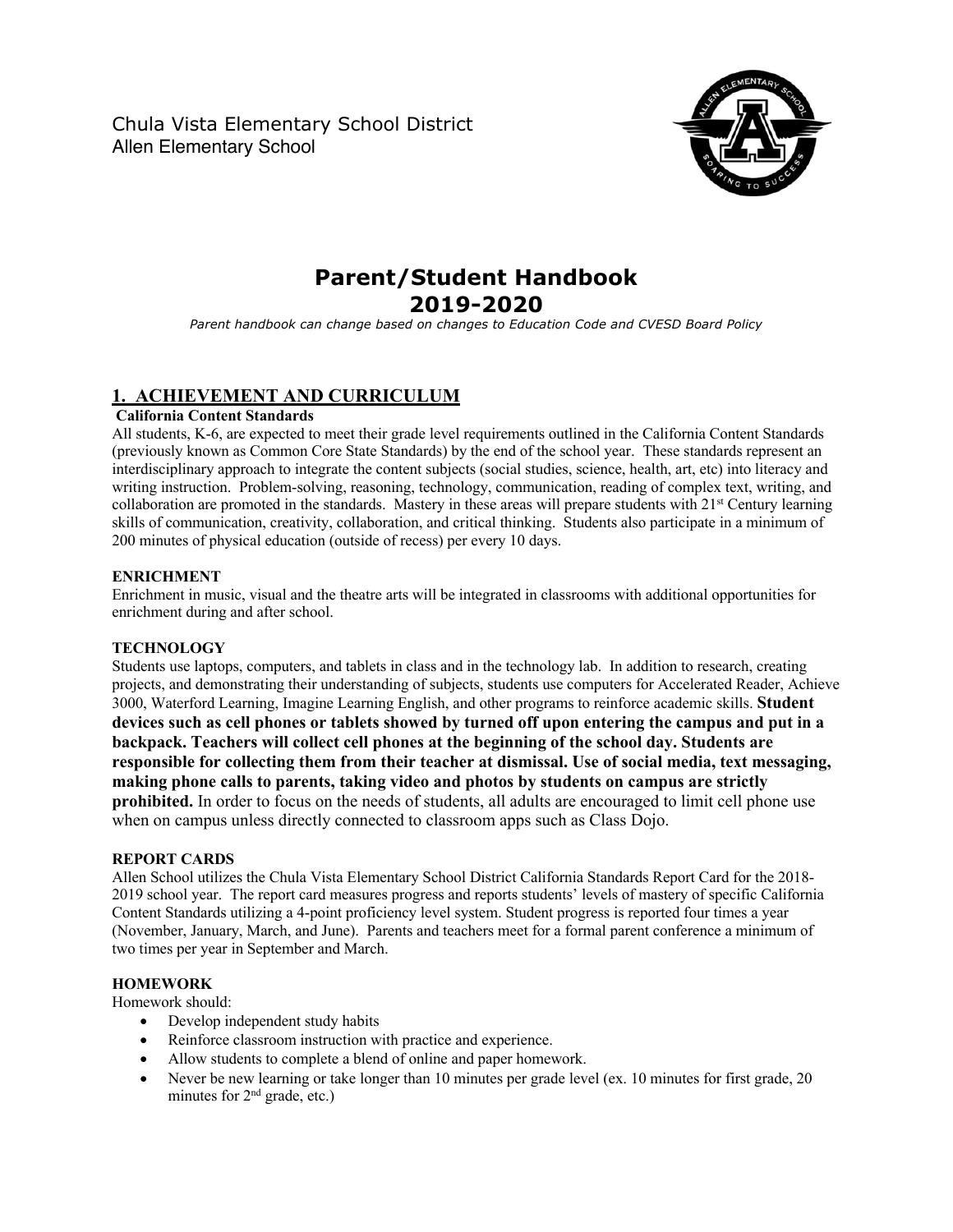Parents are encouraged to:

- Provide a study place with a minimum of distractions and interruptions.
- Monitor the student and assist as needed.
- Communicate with the teacher if student is struggling with homework, not challenged by homework, or if there are questions.
- Check to see that work is completed and that school materials are returned.

## **TEXTBOOKS/LIBRARY BOOKS**

It is the responsibility of the child to ensure that the classroom textbooks and library books that are checked out to them remain in good condition. Parents will be charged for the replacement of damaged or lost textbooks and library books.

## **TESTING**

DISTRICT LOCAL MEASURES – The District Local Measures assess student achievement in grades K-6 in accordance with district benchmark. K-2 students will take assessments in reading, writing, and math. 3-6<sup>th</sup> grade students will take reading assessments. These assessments are given at the end of each school year.

PROGRESS MONITORING- Students take short assessments in English Language Arts, Math, and other content areas in class to ensure students are learning new concepts. The classroom teacher will give students who show a need for remediation support during the school day.

CAASSP STATE TESTING-Students in Grades 3-6 will take the computer-based statewide test (Smarter Balanced Assessment) aligned with Common Core State Standards in English Language Arts and Math.

ELPAC Testing (English Language Proficiency Assessment of California)- Students in Grade K-6 take the test of English Language Development in the Spring. The results of the test are used by school administration and teachers to determine support for English Language Learners.

## GATE

Gifted and Talented Education - The district Psychologist administers this test to students in grades  $3 - 6$ . The GATE testing determines if a student is identified as GATE. Classroom teachers will differentiate instruction to provide support to the students. Additionally, there are other opportunities throughout the school week to enrich and expand the GATE students' educational experience.

## **SPECIAL EDUCATION**

The Resource Specialist, Speech Therapist, and School Psychologist have tested students who qualify for special education and eligibility is determined based on assessment data and eligibility criteria. Students with IEPs are evaluated every three years based on their initial IEP. Parents are given progress reports on goals quarterly. For students who may be struggling who are not receiving services, the Response to Intervention Team (RTI), following the district process, can recommend a student for testing after a monitoring period or a parent may request testing. Parent requests for testing must be in writing and addressed to the principal. A meeting will be scheduled to address the concern of the parent and the team will determine together to proceed with an evaluation.

# **2. ATTENDANCE AND HEALTH**

Daily attendance is an expectation at Allen School. *Students reach their fullest potential when they are here at school every day and on time*. Students must be present to learn essential grade level concepts. Students who are late to school must report to the Health Office to get a tardy slip. Please plan medical appointments during school vacations or after school when possible. **If your child is absent, it is important that you call the school Health Office that day.** The Attendance Health Secretary must verify every absence and will call parent/guardian if a call is not received the day of the absences. If you are unable to call the Health Office, please send a note with your child on the day he/she returns to school. This note should include the date of absence and reason. Please note that medical and dental appointments are excused with a doctor's note. All other reasons that are not medical or dental are considered unexcused. If the Attendance office does not receive verification of an absence either through a phone call or a note in a timely manner, you will be contacted to determine the nature of the absence. Truancy letters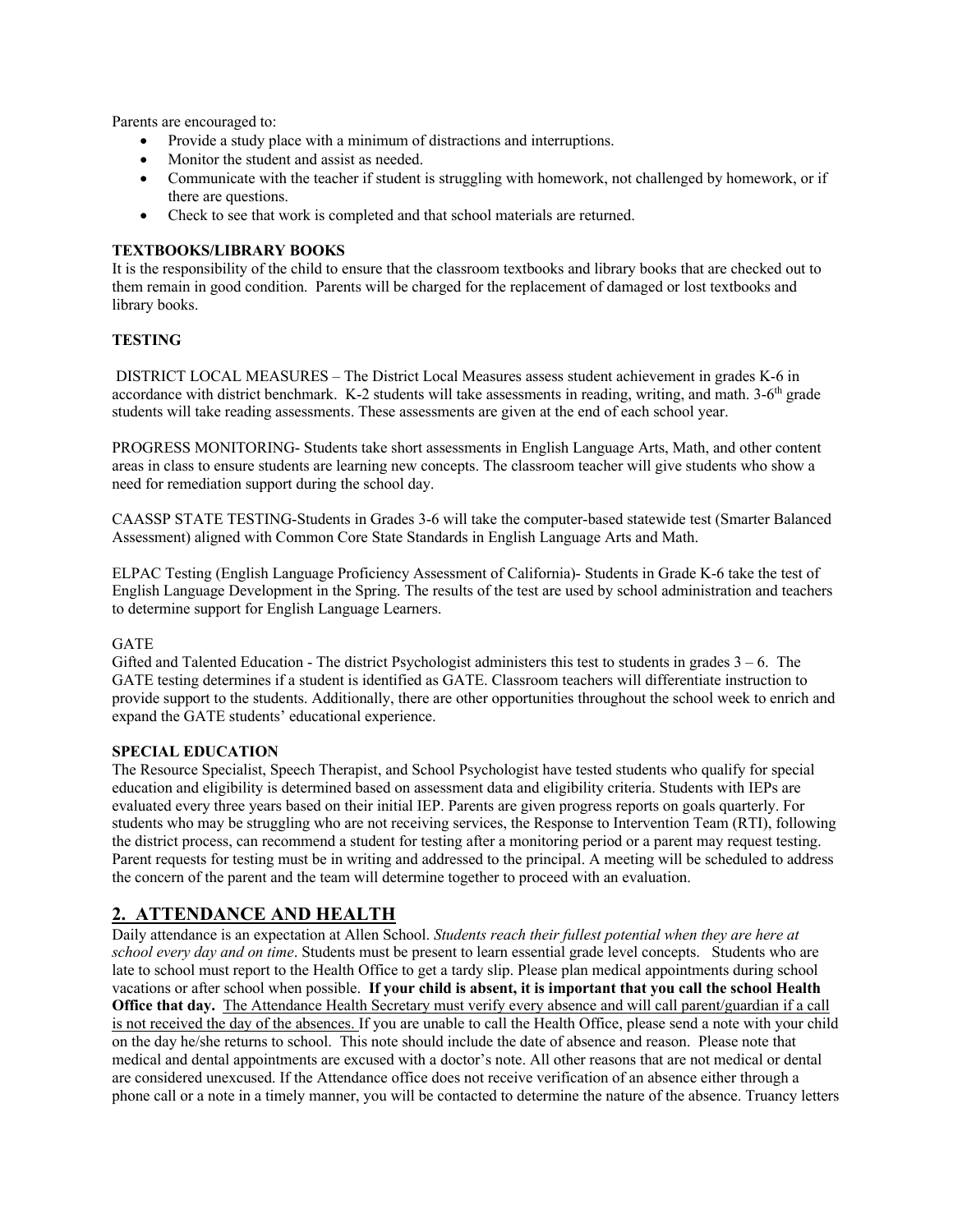are activated and sent to parents when students receive 3 or more unexcused absences or 3 or more tardies over 30 minutes. Truancy letters are placed in the student's cumulative file. Teachers will report excessive tardies under 30 minutes to the Attendance Health Secretary and the principal to follow up with parent. If tardies and absences become excessive, the parent will be required to meet with the Student Attendance Review Team to plan for remediation of attendance. Excessive absences and tardies may result in revocation of Interdistrict transfers and zone transfers.

## **HEALTH**

It is often difficult for parents to know whether their children are too sick to attend classes. Here are some general guidelines:

\* Fever, measured orally, 100 degrees or higher (Stay Home)

(Please allow a full 24 hours of being "fever-free" before sending your child back to school)

- \* Vomits more than once (Stay Home)
- \* Infrequent diarrhea (Go to School)
- \* Ear infection; no pain (Go to School)
- \* Minor cold: runny nose, sneezing, sore throat (Go to School)
- \* Infestation of scabies, lice (AFTER treatment go to School)
- \* Cold sores (sore covered) (Go to School)
- \* Strep Throat (after 24 hours on medication) (Go to School)
- \* Undiagnosed skin rash (See a Doctor)
- \* Eye infection (See a Doctor)
- \* Flu: body aches, fever, headache (Stay Home)
- \* Vague "I don't feel good" symptoms (Go to School)
- \*\* Please bring in doctor's notices regarding any limitations the school may be required to observe.

Please call the school health office if you have any questions.

## **MEDICATIONS**

Medications are not permitted at school except when kept in the school Health Office. Parents of any student, who is required to take medication prescribed by a physician or an over-the-counter medication during the regular school day, must complete an "Authorization For Medication Administration" form and keep on file in the school Health Office. This form authorizes office personnel to administer the medication to your child. You will need to submit a new form at the beginning of each school year.

## **INDEPENDENT STUDY CONTRACT POLICY**

If possible, limit the amount of times miss school by planning family vacations and special events around our school calendar. If your child will be absent 5 or more consecutive days, please notify the teacher at least a week prior to the absence, if possible. Please follow these guidelines:

- Contracts must have specific dates and be signed by all parties in advance of the absences.
- Beginning and ending dates are firm (no extensions).
- Assigned work cannot be done before or after the contract days.
- Contract must be returned to the teacher the first day the student returns to school with the completed assignments.

## **ACCIDENT INSURANCE**

Accidents do happen at school. The school does not carry medical insurance for students. However, a voluntary student accident insurance program is offered by the Board of Education. All necessary forms for the insurance program are included in your first day of school packet. Additional forms may be obtained through the school office.

# **3. DRESS CODE**

Students are encouraged to wear comfortable clothing and closed-toe shoes to school. Spaghetti strap tops and dresses are not allowed for skin protection reasons. Students are not allowed to wear heelies or other wheeled shoes to school. Students are not allowed to wear earrings more than an inch in length. Shorts and skirts should be an appropriate length, hitting mid-thigh or lower. Bare stomachs and backs are not allowed, nor are clothing with offensive language or symbols. We want to encourage students to "dress for success."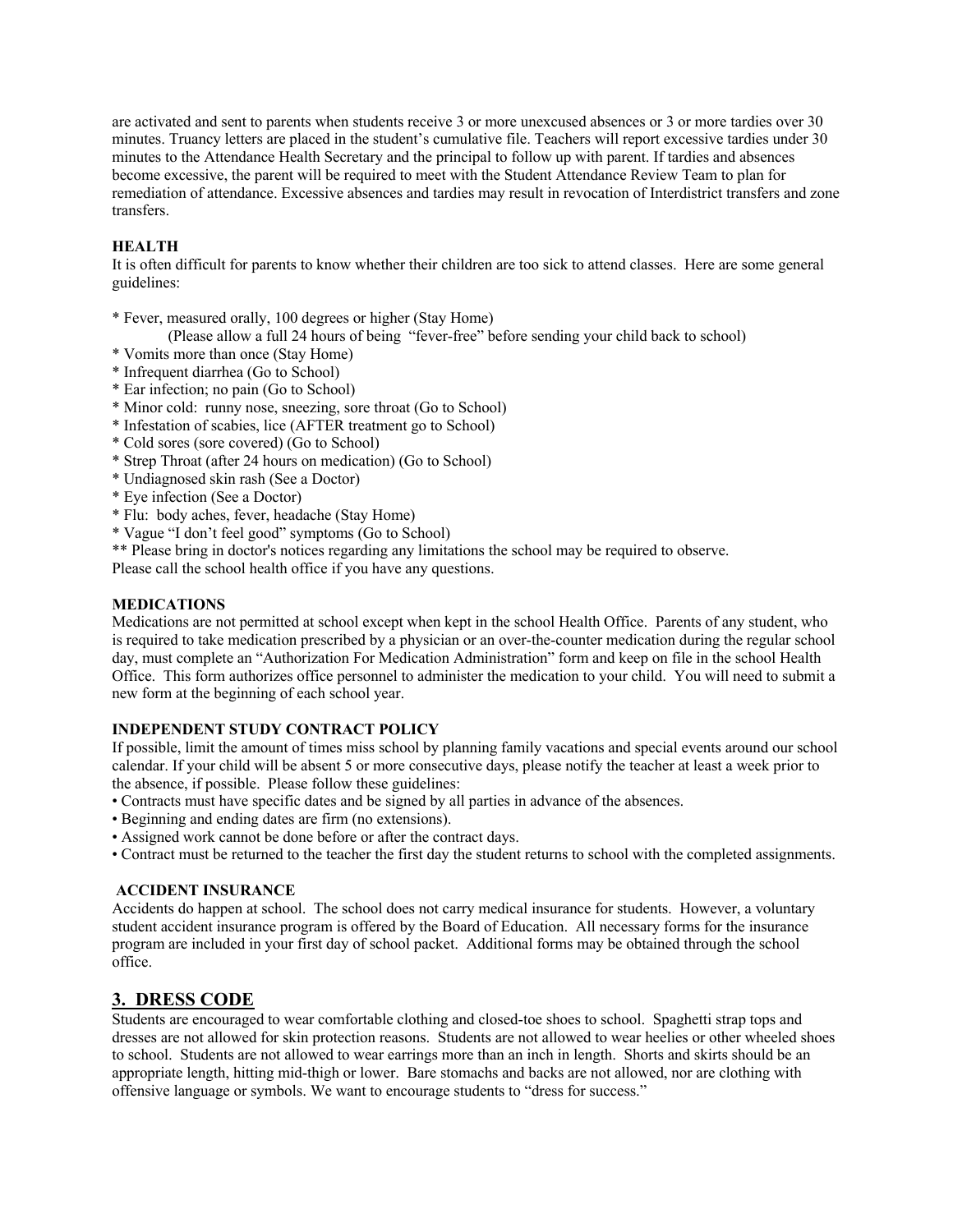# **4. ARRIVAL AND DISMISSAL PROCEDURES**

## **ARRIVAL**

The supervision of the children who attend Allen Elementary School begins at 8:00 AM. Students cannot arrive before this time as there is no supervision. At 8:25AM students may have breakfast quietly in the lunch arbor or indoors during inclement weather or report to the blacktop area to walk or run laps before the school bell rings at 8:50AM.

## **DISMISSAL**

Students are dismissed at 3:10 PM Monday – Thursday in grades 1-6. Kindergarteners are dismissed to parents/guardians at 2:55. On Fridays and Minimum Days students grades K-3 are dismissed at 1:40PM and students grades 4-6 are dismissed at 2:00PM. All children should leave their classroom once the bell rings, **walk** to the pick up/drop off area in front of the Ann Daly Academy, DASH, or the bus waiting area located in front of the 300 building. **CHILDREN ARE NOT ALLOWED TO BE PICKED UP IN FRONT OF THE SCHOOL**, as this is unsafe. Additionally, please do not use the office as an exit at dismissal. The front gate and Daly Academy gates will be opened at dismissal and the gate at the front of the school is open at 3:05. Parent/guardians must wait in the hallway in front of the auditorium until the dismissal bell. Students should sit quietly while waiting to be picked up. *No child should be running around, climbing on railings, swinging backpacks or playing around*. Students must be picked up within 15 minutes of dismissal. Parents who are more than 15 minutes late are required to come into the office and sign out his/her child. The office staff and principal will monitor late pick-ups and contact you to determine a plan if late pick-ups become excessive.

## **EARLY DISMISSAL/LEAVING SCHOOL GROUNDS**

Students are not allowed to leave the school building and the grounds with anyone other than their parent or guardian, or a designated adult who is listed on the student's emergency card. Students must be signed out in the office by the parent or designee prior to leaving the school grounds. Unfamiliar individuals will be required to show picture identification to office personnel before the child can be released. Parents and designees will be asked to wait in the office while school personnel call the child to the office.

## **BICYCLES, SKATEBOARDS, SCOOTERS, & ROLLER-BLADES**

To ensure student safety, riding bicycles, skateboards, scooters and roller-blades on campus is strictly prohibited at all times. This includes shoes with wheels.

# **STUDENT DROP-OFF AND PICK-UP**

Student drop-off and pick-up is located in front of the Ann Daly Academy along the yellow curbside. Students who arrive late to school must come to the Health Office to receive a green admit slip. Students not picked up within 15 minutes of dismissal will need to be picked up in the office. Children will not be allowed to wait in front of the school office within the 15 minutes of dismissal time. Do not use the office as an exit at dismissal. Please remember to:

- Please have student's backpacks ready and morning hugs and kisses completed by the time vehicles arrive to the yellow curb. this allows for students to exit the vehicle immediately and keep traffic moving.
- Drivers should never exit the vehicle at the yellow curb.
- Be courteous and patient
- Drive slowly and cautiously
- Do not double park
- If the yellow drop-off pick-up curbside is full, continue to circle until there is space
- Do not motion for your child to walk between cars or disregard the safety patrol officers
- Use crosswalks at all times
- Be a positive role model for children when on campus
- Do not park in any red zones

# **BUS TRANSPORTATION**

Transportation must be furnished by parents/guardians for students approved to attend a school outside their home school area. The District provides transportation for students whose residence is beyond the designated walking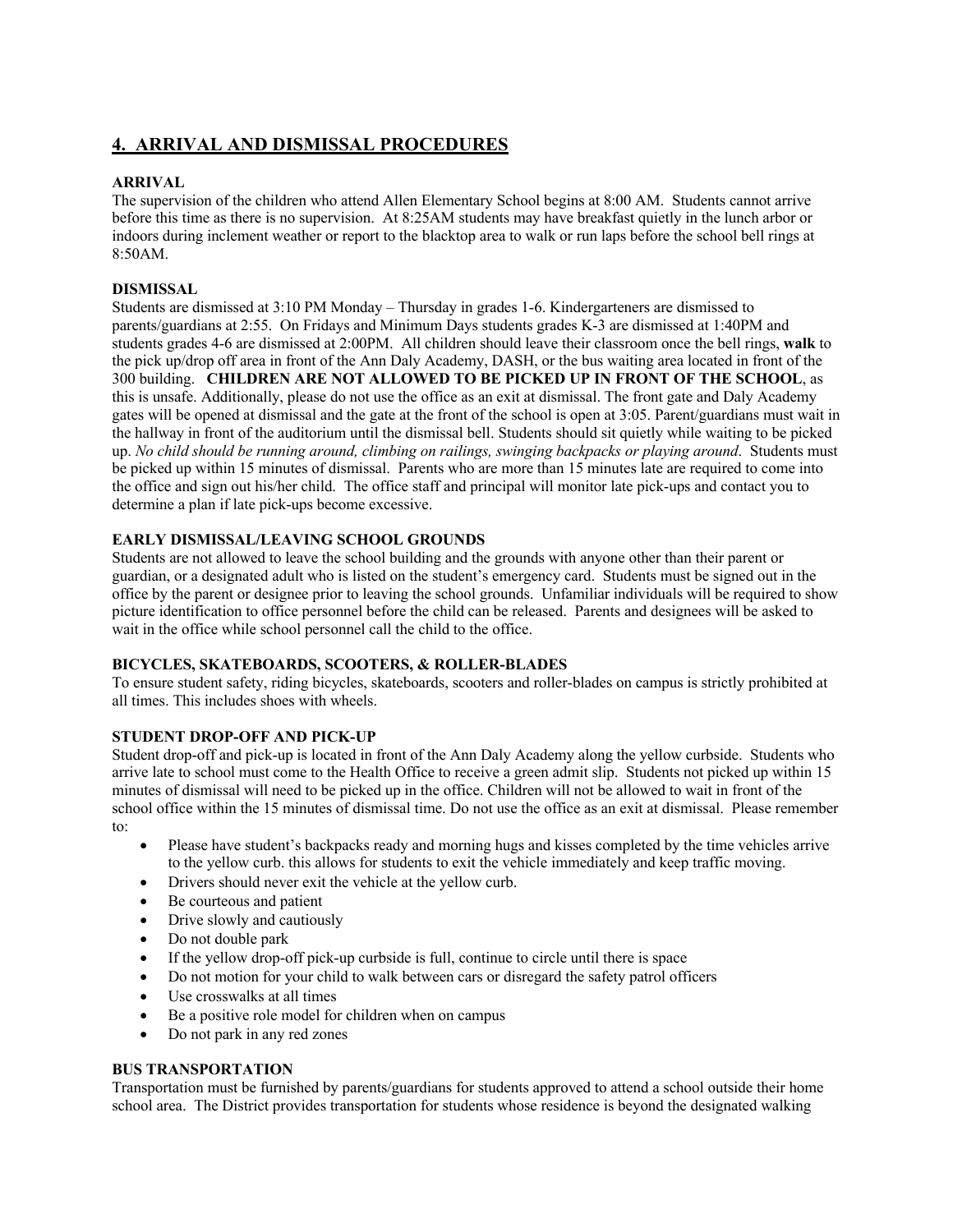distance to their neighborhood school. The school office has a schedule of bus stops and times for Allen School neighborhood routes. Students who attend Allen School on a Zone Transfer and are approved for transportation will receive bus information directly from the Chula Vista Elementary School District Transportation Department. Only authorized bus riders are permitted to ride the buses. Students are required to get on and off at their designated stops. An authorized bus rider who desires to get off the bus at a stop other than their normal stop is required to have a note signed by his or her parent and endorsed by the school Principal at least a day in advanced. Good safety habits and appropriate behavior are very important when riding the school bus. *Students who fail to follow transportation rules will be denied school bus transportation.* Please refer to the Chula Vista Elementary School District Riding the School Bus brochure for specific rules and regulations. This brochure is available in the office and the school website.

# **5. SCHOOL CLIMATE** *(Students learning of social, emotional, and self-regulation of behavior)*

# **POSITIVE REINFORCEMENT**

Students in our school come from diverse cultural norms and family dynamics. Many are learning to come together in one place and may not have learned school norms and codes of conduct. In order for students to be successful, grow, and learn, they must develop positive relationships with *all* adults and peers on campus. This is done through adult models of positive relationships, mutual respect, listening to student voices and thoughts, direct teaching of appropriate behaviors at school, and positive reinforcement focused on the types of behaviors that are expected at school. It is important to provide positive feedback to students who work hard to do their best in all areas. At Allen, we acknowledge positive behavior in the following ways:

- Verbal recognition by adults when students are exhibiting positive behaviors.
- Awards Assemblies where students are recognized for outstanding citizenship, academic excellence, improvement, technology and visual and performing arts
- Allen Eagle All Star tickets are for students who are caught demonstrating good social skills and exemplifying our ALLEN SCHOOL GOALS.
- Perfect Attendance Awards to individuals and classrooms with high attendance rates
- Individual classroom rewards established by the classroom teacher

All students participate in daily classroom meetings called "Meet Up" where teachers lead discussions about the school goals/rules of being kind, safe, respectful, and responsible. The school climate is assessed yearly through anonymous student, parent, and staff surveys. The results from these surveys determine the areas of focus for the following year.

When conflicts arise, staff respond to ensure student safety, facilitate student learning, remediate to repair harm done to the relationship, and ensure school rules are understood. *Consequences are always confidential and are assigned on a case-by-case basis.*

ALLEN SCHOOL GOALS (rules) ARE: Together, We Soar… **S-stay safe O-open hearts and open minds A-always kind R- respectful and responsible**

# **6. STUDY TRIPS, FOOD POLICIES, AND SPECIAL ACTIVITIES**

## **STUDY/FIELD TRIP POLICY**

Off campus learning opportunities are offered throughout the year. Although the goal is to provide each child with the opportunity to participate in these learning experiences, a child's parent may be asked to chaperone if a student cannot self-regulate behavior or emotions. Parents must complete and sign the Chula Vista Elementary School District permission slip in order for their child to attend an off campus study/field trip (no exceptions).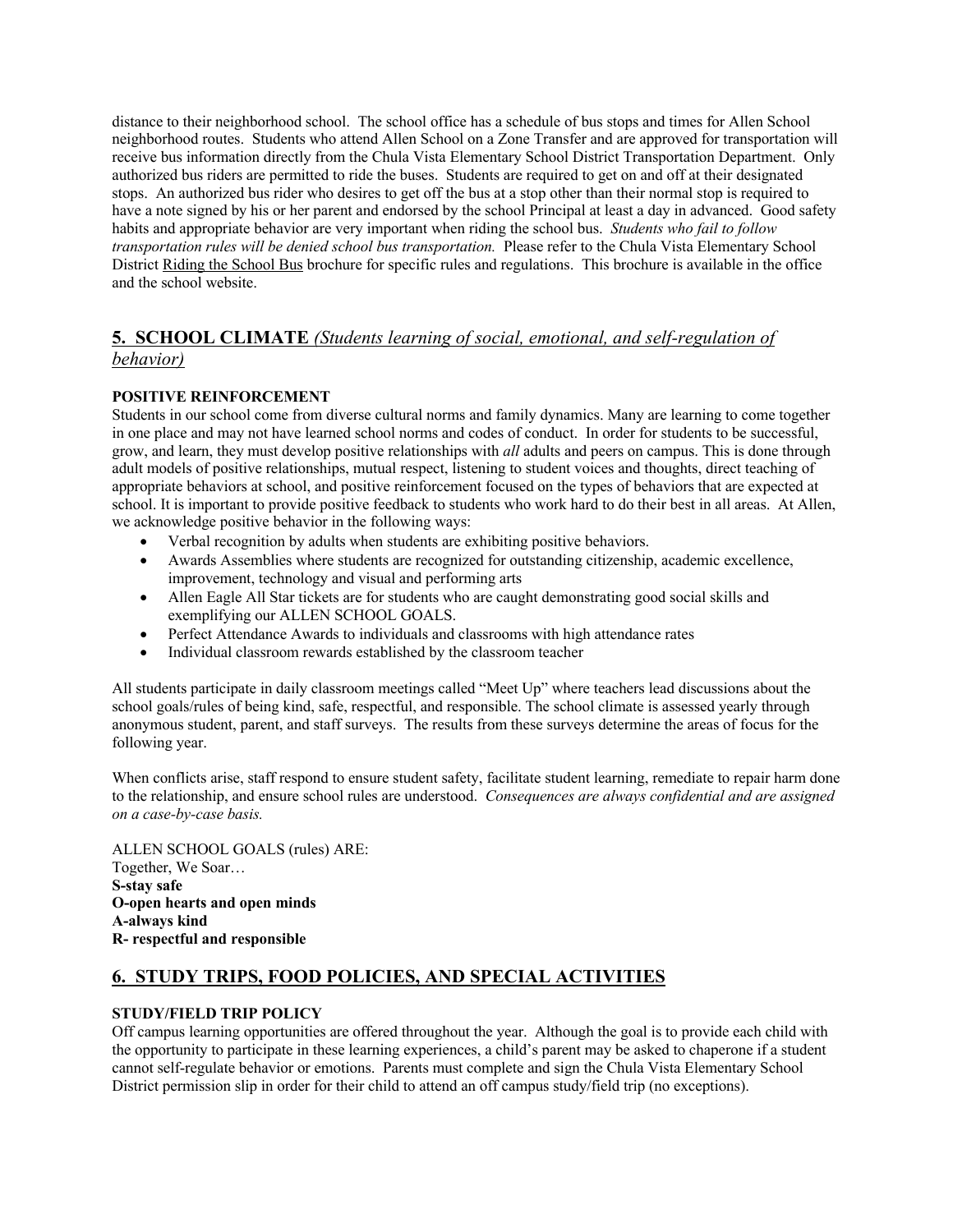#### **BIRTHDAYS**

There is a "no food" birthday policy on the Allen School campus and all Chula Vista Elementary School District schools. Consider donating a book to the classroom, providing non-food treats such as stickers, pencils, erasers, etc. as a way to celebrate your child's birthday at school. Cake, cupcakes, ice cream, etc. will be returned home if brought to school for a birthday. Please refrain from bringing balloons for birthdays.

### **CVESD HEALTH AND WELLNESS POLICY**

The morning recess is considered a nutrition break. Students will be encouraged to eat nutritious snacks during this time. Candy and chips are not appropriate snack items for nutrition break. Foods such as crackers and cheese, pretzels, fruit, granola bars are examples of nutritious snacks. There is much research that directly connects poor nutrition with poor academics. Two non-curricular parties are allowed per school year. Allen School strictly enforces all components of the district's Health and Wellness Policy. *Please see the attached Summary of CVESD Wellness Policy .*

#### **LUNCH**

Students are required to sit for 15-20 minutes to eat during lunchtime. Because of the potential for allergic reactions, students are not allowed to share food. Applications for free and reduced price lunch are available in the office throughout the school year.

# **7. COMMUNICATION**

#### **COMMUNICATION BETWEEN THE SCHOOL AND HOME**

Communication between the school and home is important to ensure that parents are well informed regarding their student's educational progress, all campus policies, calendar activities and parent involvement opportunities. The principal makes a weekly call to all families informing them of upcoming events and other pertinent news. Email blasts also provide flyers and information to parents to read and store electronically. This information is also posted on the school website, school blog (www.allenelementary.org), and can be found in the school office. Additionally, highlights of upcoming events and information are posted each week on the marquee in front of the school.

All web-based communication is available on the official Chula Vista Elementary School District provided website. Allen's school website is located on the "Schools" tab. Additionally, there is a school blog with information. Please visit the websites regularly for updates.

# **8. TOYS, GAMES & EQUIPMENT**

Students may not bring toys to school. Toys, gadgets, jewelry, hair ornaments, etc. may be a distraction to your child's learning and the learning of others. Toys that are confiscated are returned at the end of the day. If the student continues to bring toys to school, the parent will be required to pick them up at the end of the school year. Allen School is not responsible for lost, stolen or broken personal items or toys.

# **9. EMERGENCY PREPAREDNESS**

#### **DISASTER/EARTHQUAKE/FIRE DRILLS**

Fire, earthquake, lock down, secured campus, and disaster drills are conducted throughout the school year in order to be prepared in the event of such an occurrence. If you arrive on campus and see a sign on the office door which reads, "FIRE, EARTHQUAKE OR DISASTER DRILL IN PROGRESS" please wait off campus or return in 15 minutes. In the event of a real disaster, please wait for communication via SchoolMessenger about student pick up instructions. Typically, pick up for all student would be at the Kindergarten Gate near Daly Academy. You will be instructed what to do from there. There is a one fire drill per month and earthquake and secure campuslockdown procedures are practiced four times per year.

## **EMERGENCY AND HEALTH INFORMATION**

The student Emergency and Health Information sheet is an important source of information for the school office. It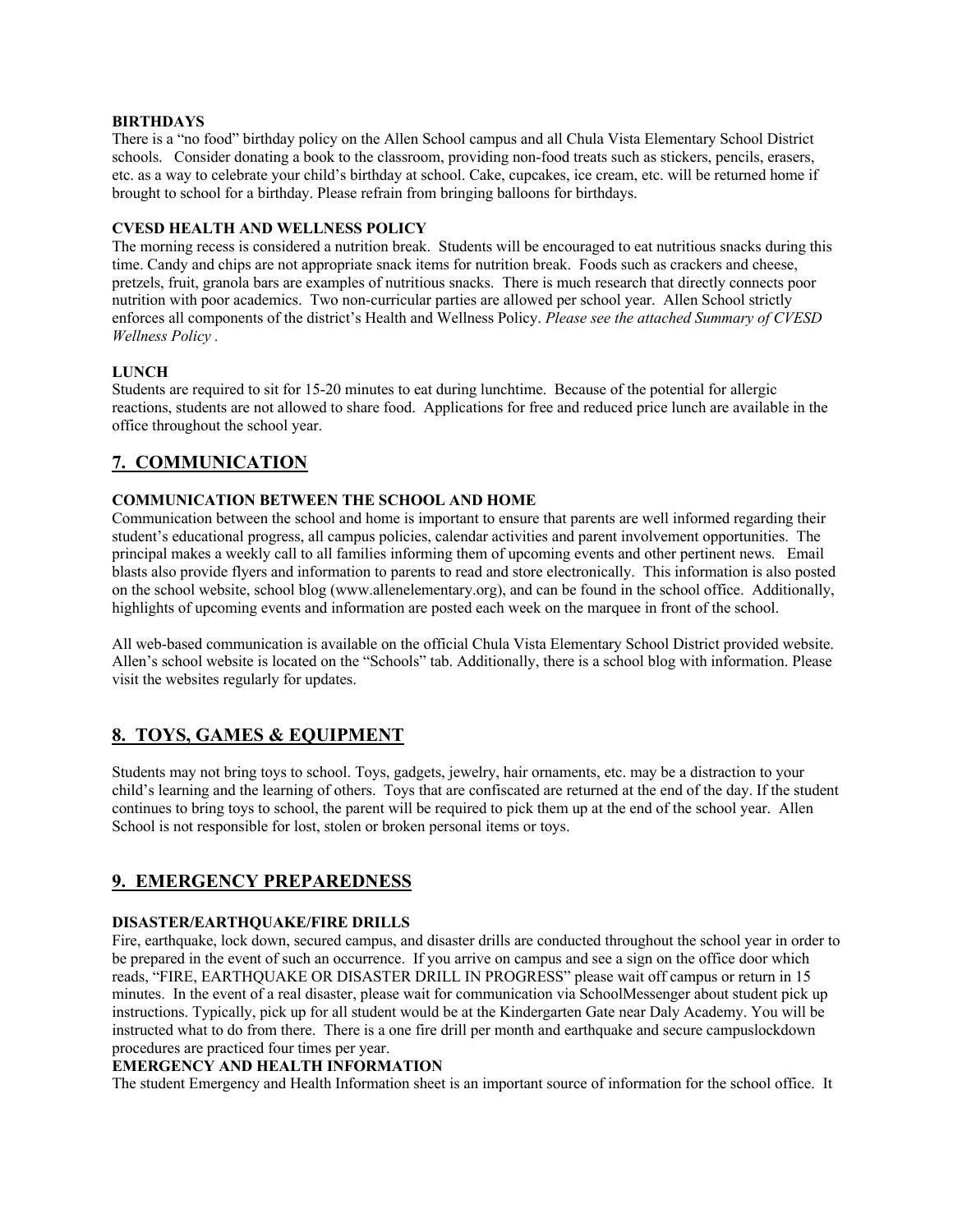provides the child's address, phone number, school identification number and emergency contact numbers. When necessary, teachers, administrators and other office and health personnel use this information to contact families.

It is imperative that a new sheet is completed each year for each child in attendance and that it is done in a timely fashion at the beginning of the school year.

Please inform the office of *any changes* in student information throughout the year, most importantly work, cell and emergency numbers.

Ensure that you and family members who want to be notified of emergency are registered to receive text messages on your cell phone through our emergency notification system. To opt in, please text "Y" or "Yes" to 67587.

# **10. INTERNET/TABLETS/PHONES**

#### **INTERNET POLICY**

Allen School has a wireless infrastructure that allows students and visitors to use the internet on campus. No student is permitted to utilize the Internet prior to reading and signing the Chula Vista Elementary School District Internet Use Guidelines/Agreement and the school's Acceptable Use Policy. After reading these documents thoroughly and reviewing it with your child, please sign (student and parent) and return it to school if you wish to allow him/her to participate in the use of this technology. These agreements are in the first day of school packets.

#### **TELEPHONES/CELL PHONES**

Students may use the office telephones only in the case of an emergency or when instructed to do so by the office staff. If you send a cell phone with your child, that phone must be kept in the with your child's teacher and turned off during school hours. Your child is responsible for collecting their own phone from the teacher at dismissal. Students are strictly prohibited from using cell phones before school. Additionally, parents and family members should not call children on cell phones during instructional minutes. If you need to relay a message to your child, please call our school office and they will insure the student has the message. Allen School is not responsible for lost, stolen or broken cell phones.

# **11. PARENT INVOLVEMENT OPPORTUNITIES**

#### **VISITORS AND VOLUNTEERS**

There are many opportunities to volunteer at school. All volunteers who work directly with students do so under the supervision of certificated staff and must have a current TB skin test result filed in the school office. Volunteers on campus more than twice per week must also be fingerprinted. Arrangements for visiting or volunteering in a classroom are to be made with the teacher in advance. For the safety and security of our students, any time anyone, other than staff and students, will be on campus, we ask that you stop by the school office, sign in and obtain either a volunteer or visitor's badge. Please wear the badge in a visible location while on campus at all times. If a staff member notices you are not wearing a badge, you will be asked to report to the school office. It is important that you sign in and sign out as this is a way for administration to monitor who is on site in the event of a disaster or emergency. Additionally, volunteers are asked not to go into the staff lounge during school hours. The workroom can be used to prepare materials for teachers and staff members. Please note that younger siblings are not allowed on campus while parents volunteer in classrooms or on the playground. Additionally, Volunteers/Visitors are not allowed to work in the Staff Lounge. They can work during instructional hours (not recess and lunch) in the Work Room. We want to maintain a space for teachers and staff to be able to share ideas and/or confidential information during their break hours and preparation time. We appreciate your cooperation.

## **COMMITTEES**

Parent participation and involvement is one of the best ways you can ensure your child's success. Additionally, the school administration and staff want to foster and develop your leadership skills. Key committees where parents can be involved include:

• ELAC (English Language Advisory Committee) provides input into the development of the Single Site Plan as it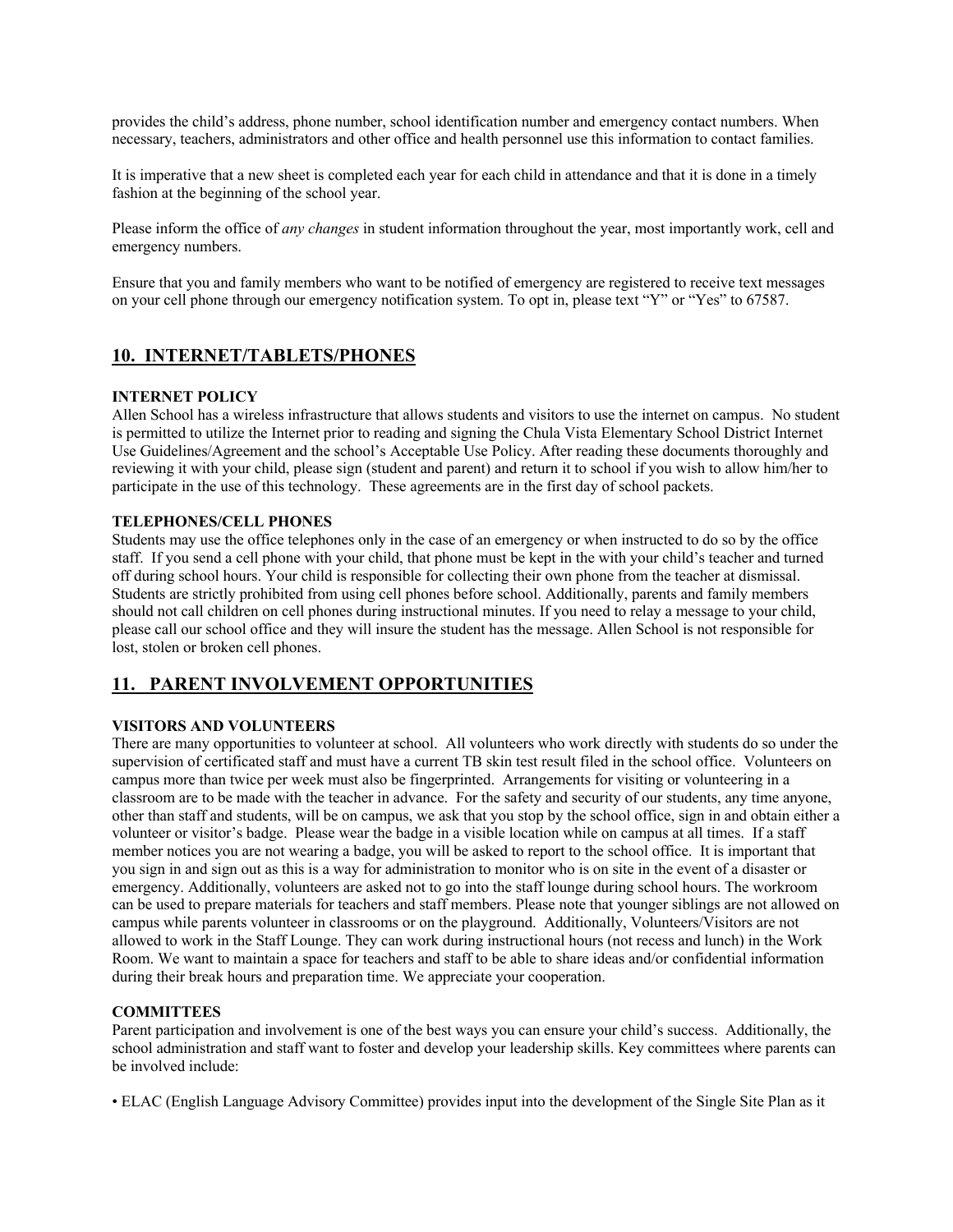pertains to meeting the educational needs of English Language Learners. This committee is also responsible for overseeing the school's annual needs assessment process, the annual language census, and providing information to parents regarding the importance of regular school attendance. Additionally, this committee will provide parent workshops on homework, California Content Standards, and social/emotional learning.

•Eagle Eyes- This parent committee ensures the safety of students and visitors through assistance with traffic flow before and after school. If a parent/guardian is not adhering to traffic safety guidelines, the Eagle Eye committee with provide a written reminder of traffic safety guidelines from the principal. Any concerns about traffic should be directed to the principal.

• PTC – Parent-Teacher Club is an organization that exists to promote student achievement, parent involvement and teacher and staff support. Every parent and guardian of an Allen student is a voting member of the PTC, and there are no fees or forms to complete in order to join. The PTC achieves its goal of enhancing the learning experience of our children by coordinating volunteer support, organizing special school events and student activities, and conducting fund raising events. There are a number of sub committees within PTC. Please see the principal or secretary about these subcommittees if you are interested.

• SSC – School Site Council develops, implements, monitors and evaluates the Single Site Plan in accordance with Federal and State laws, and District policy. The Single Site Plan is a coordinated plan that focuses school resources on prioritized student educational needs identified in the process of analyzing student achievement data with the important goal of ensuring that every child masters grade level academic standards.

Please see the principal if you are interested in serving in any of these committees.

# **12. EXTRA-CURRICULAR LEARNING OPPORTUNITIES FOR STUDENTS**

## **BEFORE/AFTER SCHOOL ACTIVITIES**

Student activities available on the school campus before or after school include:

• DASH (Dynamic After School Hours): A free two-hour after school program conducted by the City of Chula Vista Library and Recreation Department that provides structured activities for 1st through 6th grade children Morning Laps: Students are invited to participate in running, jogging, or walking the track on the blacktop. This begins at 8:00

Other afterschool activities opportunities will be posted on email blasts, electronic flyers, Principal's All Calls, and the website in a timely manner.

# **13. PETS & CAMPUS SECURITY**

## **PETS**

Due to the unpredictability of animals and potential allergic reactions, pets are not allowed on school grounds at any time. If your pet is a service animal, please see the front office for Board Policy and a Waiver.

## **CLOSED CAMPUS**

In an effort to ensure a safe campus, Allen School is a closed campus. All students must report to the front office before leaving early or when returning to campus. All gates will be locked during school hours. Parents and family members must wait in the school office for early dismissals.

# **14. OTHER**

## **LOST AND FOUND**

Please label all clothing items, book bags, and supplies with your child's name. By doing so, most "lost" items can be returned to their owners promptly. If an item has been misplaced, please encourage your child to check the lost and found bin located outside the auditorium.